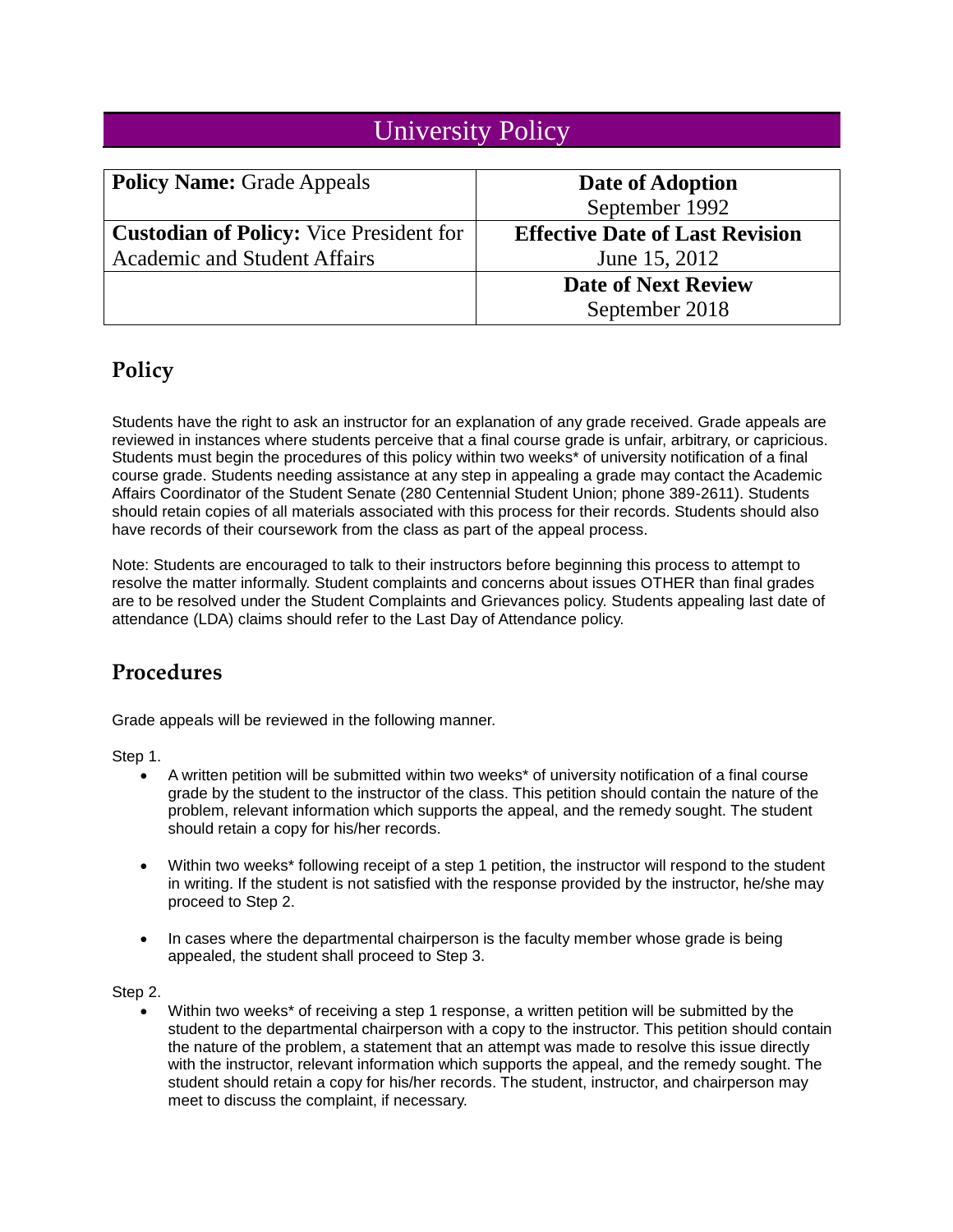Within two weeks\* following receipt of a step 2 student petition, the departmental chairperson will respond to the student in writing with a copy to the instructor of the class. If the student is not satisfied with the response provided by the chairperson, he/she may proceed to Step 3.

## Step 3.

- Within two weeks\* of receiving a step 2 response, a written petition will be submitted by the student to the dean of the college with a copy to the departmental chairperson and instructor of the class. This petition should contain the nature of the problem, a statement that an attempt was made to resolve this issue directly with both the instructor and the departmental chairperson, all relevant information which supports the appeal, and the remedy sought. The student should retain a copy for his/her records.
- Copies of all materials presented in steps 1-3 shall be forwarded to the dean, upon request, by the chairperson.
- The dean may review the grade appeal personally, or may designate one or more college faculty members to review the grade appeal.
- Within two weeks\* following receipt of a step 3 student petition, the dean or designees will make a decision, and will respond to the student in writing of the decision reached, with a copy to the instructor and departmental chairperson. If the student is not satisfied with the response provided by the dean/designees, he/she may proceed to Step 4.

Faculty Right to Appeal. The instructor of the class who is not satisfied with action at either Step 2 or 3 may appeal by submitting a written statement to the dean if the complaint involves the departmental level or Vice President for Academic and Student Affairs if the complaint involves the college level.

Step 4.

- For undergraduate student complaints, within two weeks\* following receipt of the Step 3 decision a written petition will be submitted by the student to the Vice President for Academic and Student Affairs or designee with a copy to the instructor of the class, departmental chairperson, and dean.
- For graduate student complaints, within two weeks<sup>\*</sup> following receipt of the Step 3 decision a written statement petition be submitted by the student to the Dean of Graduate Studies and Research or designee with a copy to the instructor of the class, departmental chairperson, and dean.
- For either situation the petition should contain the nature of the problem, a statement that an attempt was made to resolve this issue according to Steps 1 through 3, all relevant information which supports the appeal, and the remedy sought. The student should retain a copy for his/her records.

Use of a University Grade Appeals Panel. During consideration at Step 4, the Vice President for Academic and Student Affairs/designee may convene a University Grade Appeals Panel which shall serve in an advisory capacity. This panel shall consist of two faculty members and two students from colleges other than the college from which the grade appeal originates. The Vice President for Academic and Student Affairs, in collaboration with the Faculty Association, shall name the faculty members. The Minnesota State Student Association shall name the student members.

For appeals involving graduate students, the Dean of Graduate Studies and Research may convene a University Grade Appeals Panel which shall serve in an advisory capacity. This panel shall consist of two faculty members and two students from colleges other than the college from which the grade appeal originates. The Dean of Graduate Studies and Research, in collaboration with the Faculty Association, shall name the faculty members. The Minnesota State Student Association shall name the graduate